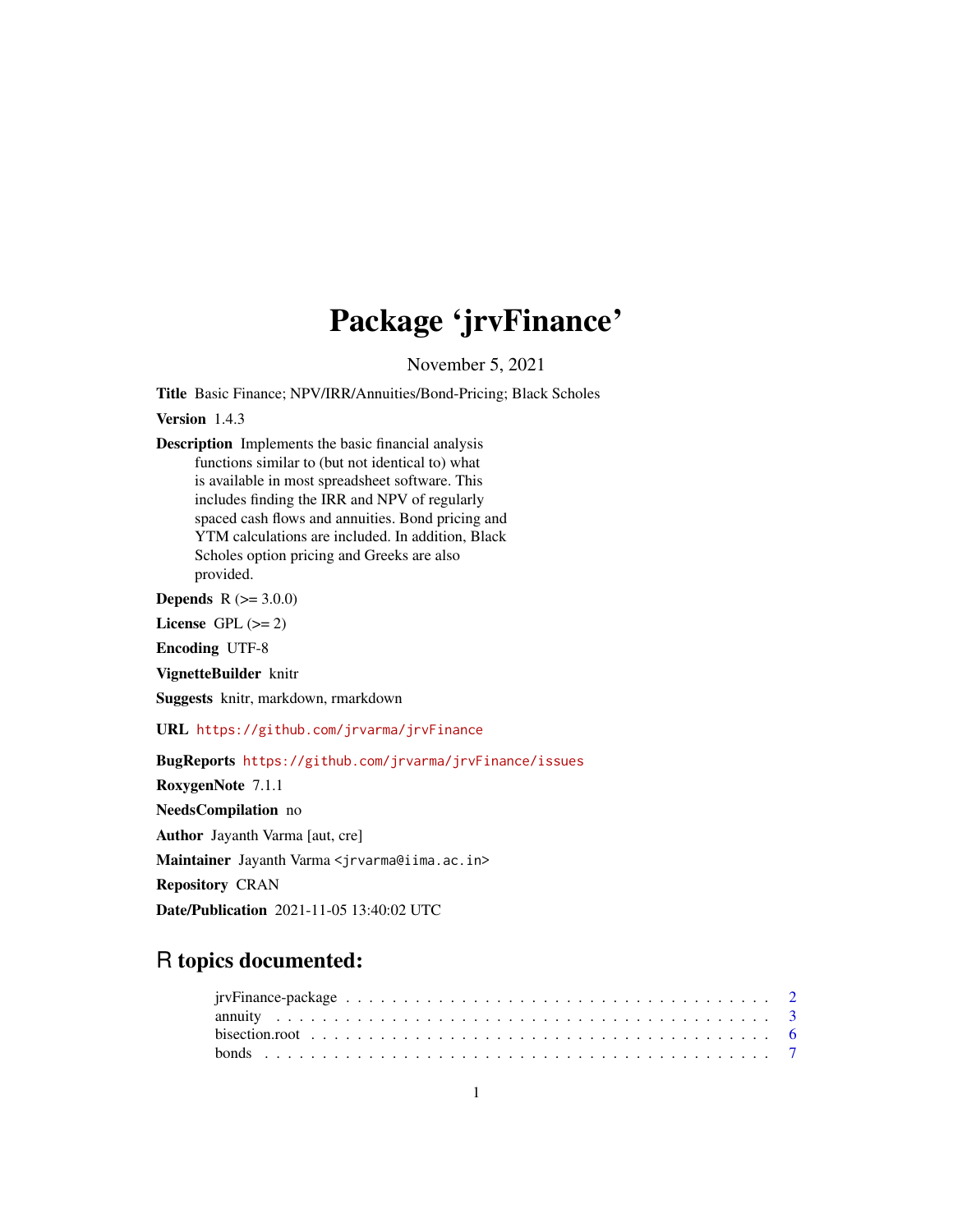# <span id="page-1-0"></span>2 jrvFinance-package

| Index |  |
|-------|--|
|       |  |
|       |  |
|       |  |
|       |  |
|       |  |
|       |  |
|       |  |
|       |  |
|       |  |
|       |  |
|       |  |

jrvFinance-package *Basic Finance: NPV/IRR/annuities, bond pricing, Black Scholes*

# Description

This package implements the basic financial analysis functions similar to (but not identical to) what is available in most spreadsheet software. This includes finding the IRR, NPV and duration of possibly irregularly spaced cash flows and annuities. Bond pricing, YTM and duration calculations are included. Black Scholes option pricing, Greeks and implied volatility are also provided.

#### Details

Important functions include:

[npv](#page-18-1), [irr](#page-14-1), [duration](#page-10-1), [annuity.pv](#page-2-1), [bond.price](#page-6-1), [bond.yield](#page-6-1), [GenBS](#page-12-1), [GenBSImplied](#page-13-1)

For more details, see the vignette

#### Author(s)

Prof. Jayanth R. Varma <jrvarma@iima.ac.in>

#### References

The 30/360 day count was converted from C++ code in the QuantLib library. The Newton Raphson solver was converted from C++ code in the Boost library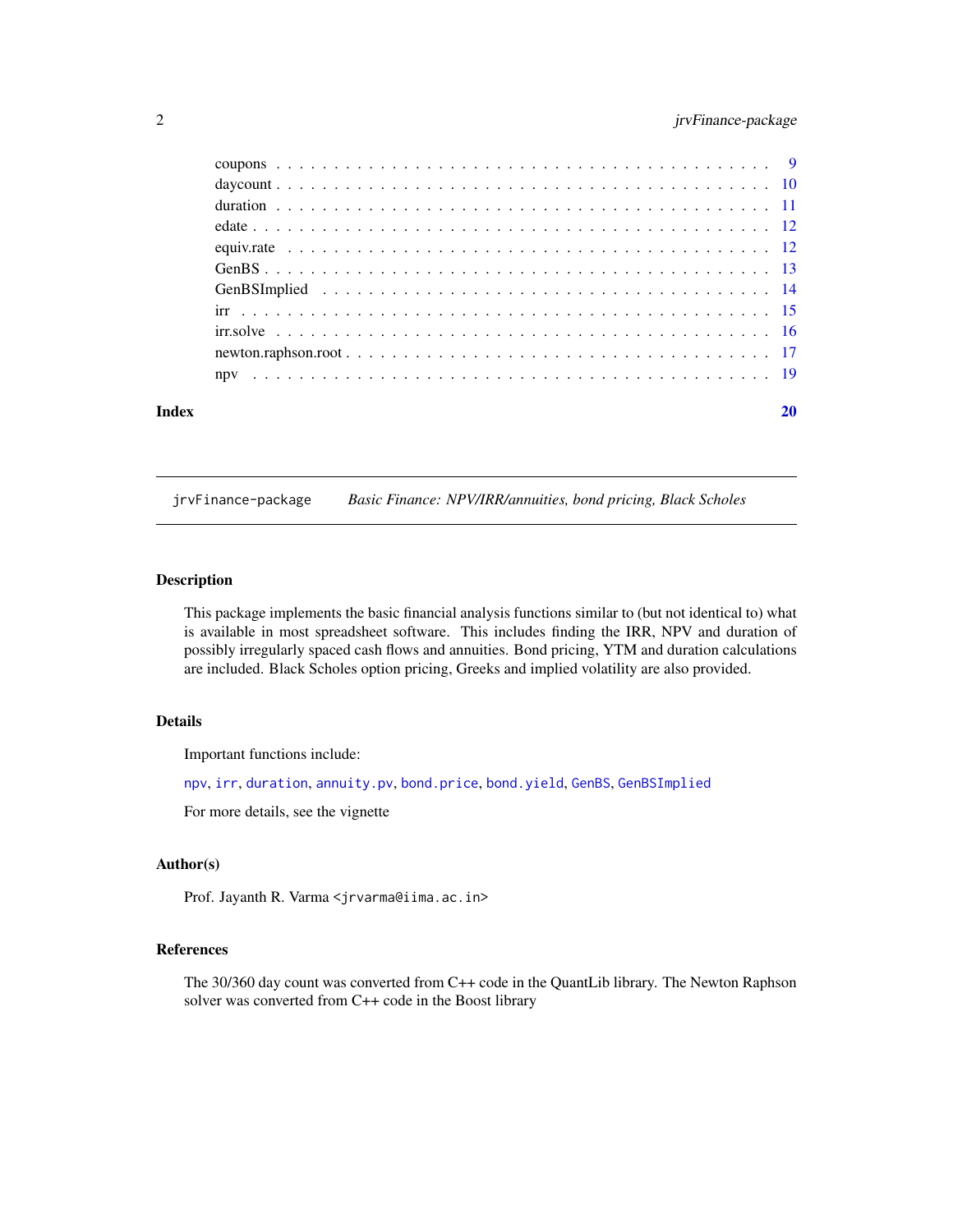<span id="page-2-1"></span><span id="page-2-0"></span>

Functions to compute present value and future value of annuities, to find instalment given the present value or future value. Can also find the rate or the number of periods given other parameters.

```
annuity.pv(
  rate,
  n.periods = Inf,
  instant = 1,terminal.payment = 0,
  immediate.start = FALSE,
  cf. freq = 1,comp. freq = 1\lambdaannuity.fv(
  rate,
  n.periods = Inf,
  instalment = 1,
  terminal.payment = 0,
  immediate.start = FALSE,
  cf. freq = 1,comp.freq = 1
)
annuity.instalment(
  rate,
  n.periods = Inf,
  pv = if (missing(fv)) 1 else 0,f_v = 0,
  terminal.payment = 0,
  immediate.start = FALSE,
  cf. freq = 1,comp. freq = 1)
annuity.periods(
  rate,
  instant = 1,pv = if (missing(fv)) 1 else 0,f_v = 0,
  terminal.payment = 0,
```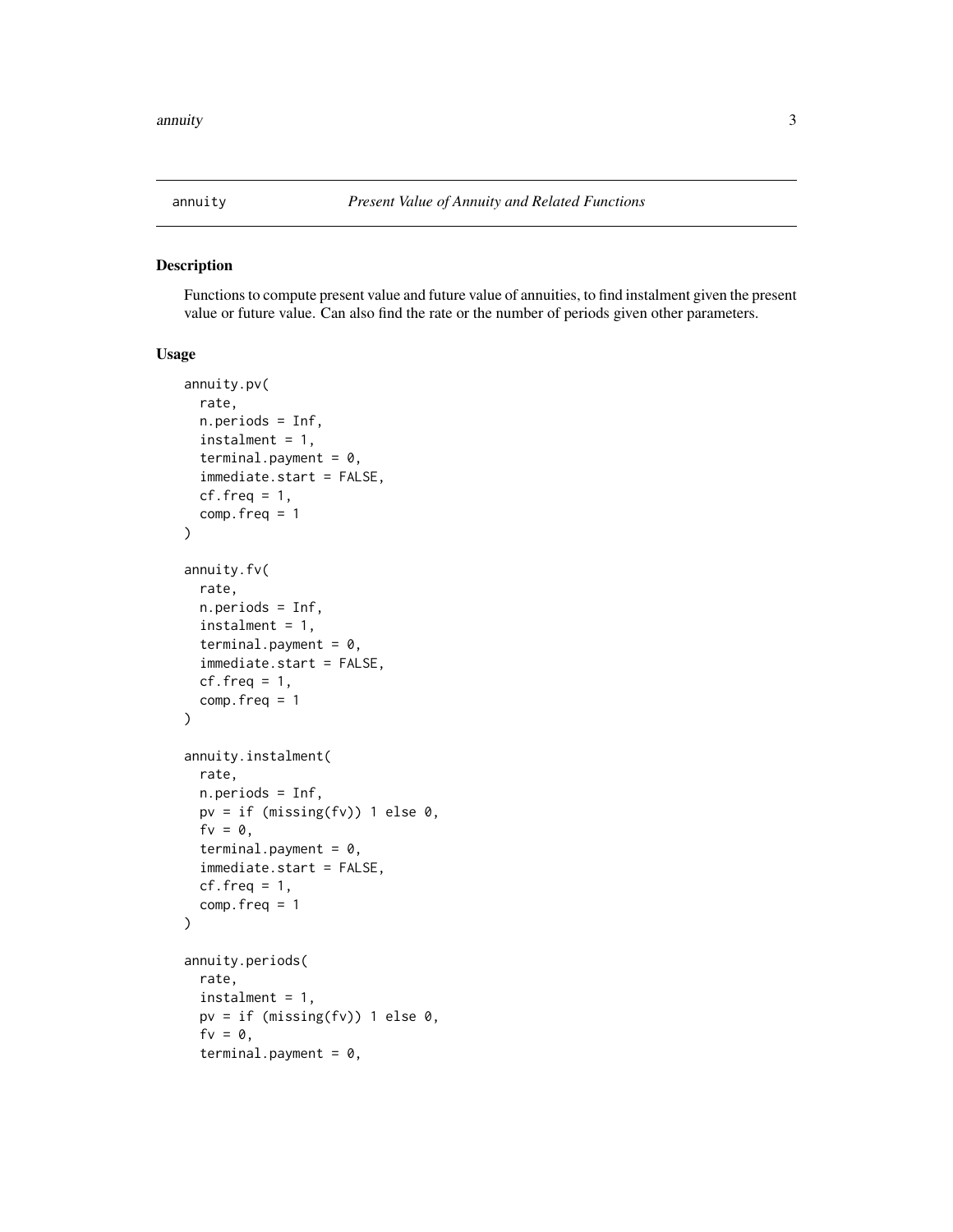4 annual annual annual annual annual annual annual annual annual annual annual annual annual annual annual annu

```
immediate.start = FALSE,
 cf. freq = 1,comp.freq = 1,
 round2int.digits = 3
\mathcal{L}annuity.rate(
 n.periods = Inf,
 instalment = 1,
 pv = if (missing(fv)) 1 else 0,fv = 0,
  terminal.payment = 0,
  immediate.start = FALSE,
 cf. freq = 1,comp.freq = 1
)
annuity.instalment.breakup(
 rate,
 n.periods = Inf,
 pv = 1,immediate.start = FALSE,
 cf. freq = 1,comp.freq = 1,period.no = 1
\mathcal{L}
```

| rate             | The interest rate in decimal $(0.10 \text{ or } 10e-2 \text{ for } 10\%)$                                                                                                                             |
|------------------|-------------------------------------------------------------------------------------------------------------------------------------------------------------------------------------------------------|
| n.periods        | The number of periods in the annuity.                                                                                                                                                                 |
| instalment       | The instalment (cash flow) per period.                                                                                                                                                                |
| terminal.payment |                                                                                                                                                                                                       |
|                  | Any cash flow at the end of the annuity. For example, a bullet repayment at<br>maturity of the unamortized principal.                                                                                 |
| immediate.start  |                                                                                                                                                                                                       |
|                  | Logical variable which is TRUE for immediate annuities (the first instalment is<br>due immediately) and FALSE for deferred annuities (the first instalment is due at<br>the end of the first period). |
| cf.freq          | Frequency of annuity payments: 1 for annual, 2 for semi-annual, 12 for monthly.                                                                                                                       |
| comp.freq        | Frequency of compounding of interest rates: 1 for annual, 2 for semi-annual, 12<br>for monthly, Inf for continuous compounding.                                                                       |
| pv               | The present value of all the cash flows including the terminal payment.                                                                                                                               |
| fv               | The future value (at the end of the annuity) of all the cash flows including the<br>terminal payment.                                                                                                 |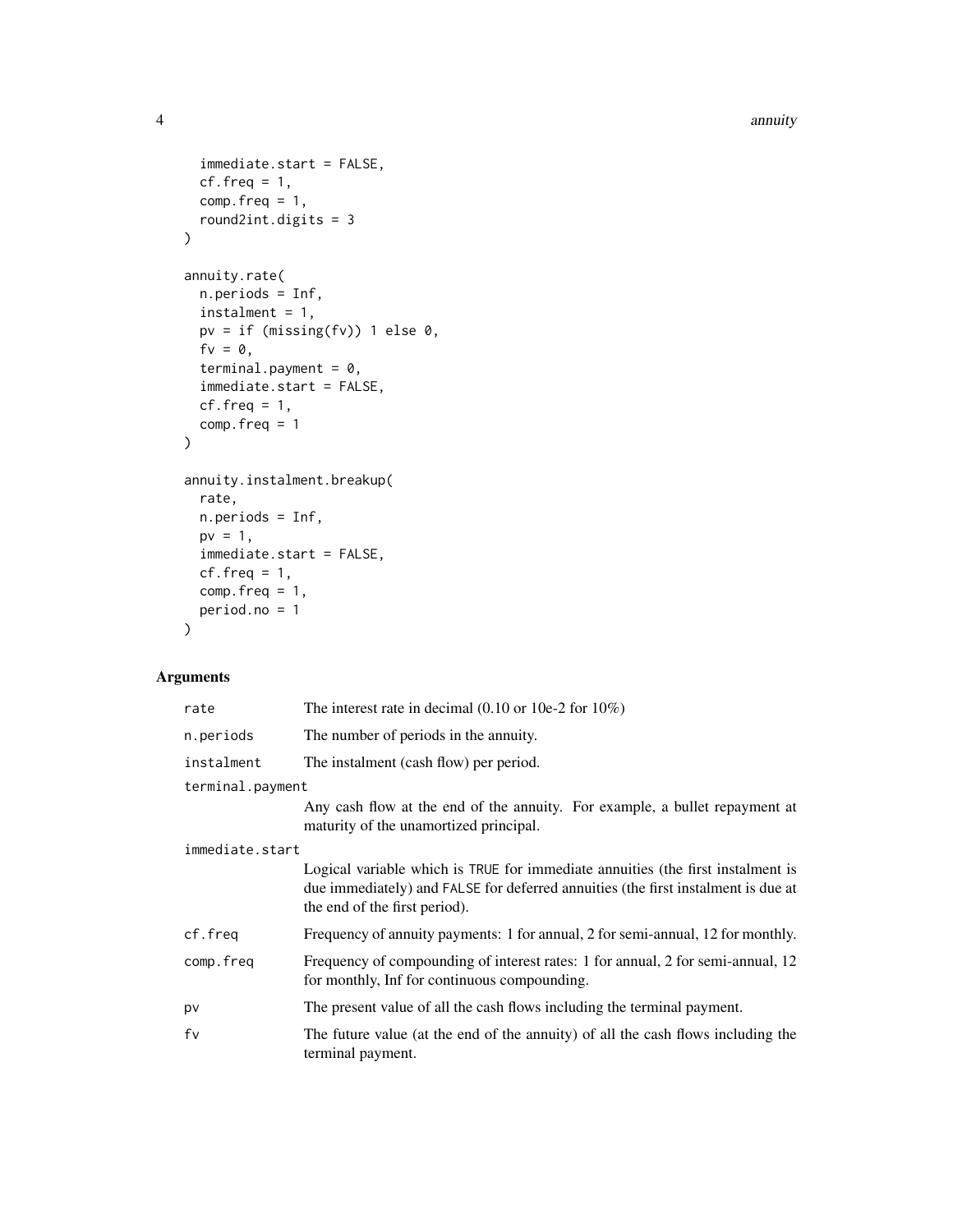#### annuity 5.5 September 2014 and 2014 and 2014 and 2014 and 2014 and 2014 and 2014 and 2014 and 2014 and 2014 an

| round2int.digits |                                                                                                                                                                                                                                                                                              |
|------------------|----------------------------------------------------------------------------------------------------------------------------------------------------------------------------------------------------------------------------------------------------------------------------------------------|
|                  | Used only in annuity, periods. If the computed number of periods is an integer<br>when rounded to round 2 int. digits, then the rounded integer value is returned.<br>With the default value of 3, 9.9996 is returned as 10, but 9.9994 and 9.39999999<br>are returned without any rounding. |
| period.no        | Used only in annuity.instalment.breakup. This is the period for which the<br>instalment needs to be broken up into principal and interest parts.                                                                                                                                             |

#### Details

These functions are based on the Present Value relationship:

$$
pv = fv \cdot df = terminal.payment \cdot df + \frac{installment(1 - df)}{r}
$$

where  $df = (1 + r)^{-n. periods}$  is the n.*periods* discount factor and r is the per period interest rate computed using rate, cf.freq and comp.freq.

It is intended that only one of  $pv$  or  $fv$  is used in any function call, but internally the functions use  $pv + fv \cdot df$  as the LHS of the present value relationship under the assumption that only of the two is non zero.

The function annuity.instalment.breakup regards the annuity as a repayment of a loan equal to pv plus the present value of terminal.payment. The instalment paid in period period.no is broken up into the principal repayment (amortization) and interest components.

#### Value

For most functions, the return value is one of the arguments described above. For example annuity.pv returns pv. The only exception is annuity.instalment.breakup. This returns a list with the following components:

| opening.principal |                                                                                   |
|-------------------|-----------------------------------------------------------------------------------|
|                   | The principal balance at the beginning of the period                              |
| closing.principal |                                                                                   |
|                   | The principal balance at the end of the period                                    |
| interest.part     | The portion of the instalment which represents interest                           |
|                   | principal part The portion of the instalment which represents principal repayment |

#### Author(s)

Prof. Jayanth R. Varma <jrvarma@iima.ac.in>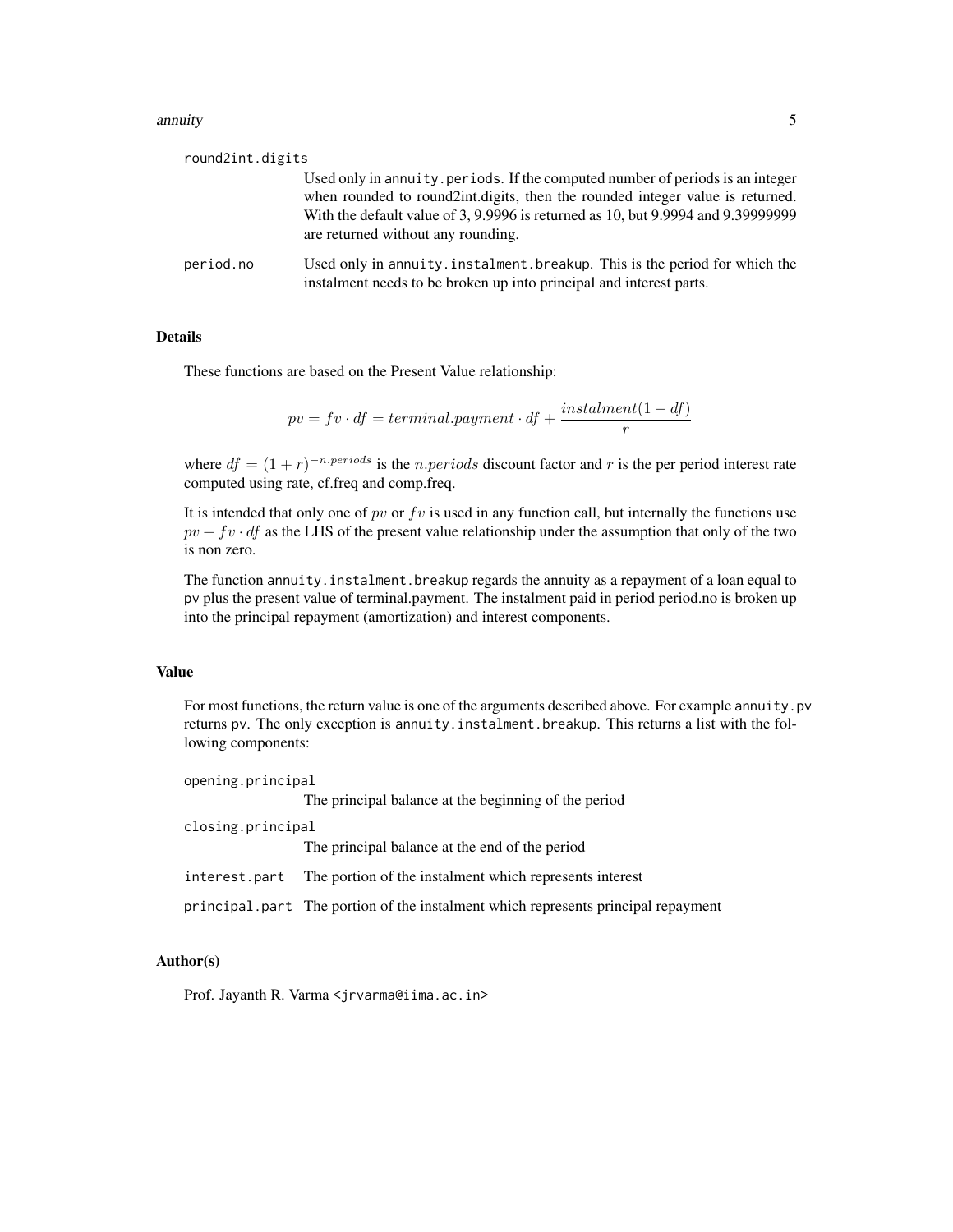Tries to find the zero of a function by using the bisection method ([uniroot](#page-0-0)). To call [uniroot](#page-0-0), the zero must be bracketed by finding two points at which the function value has opposite signs. The main code in this function is a grid search to find such a pair of points. A geometric grid of points between lower and guess and also between guess and upper. This grid is searched for two neighbouring points across which the function changes sign. This brackets the root, and then we try to locate the root by calling [uniroot](#page-0-0)

#### Usage

bisection.root(f, guess, lower, upper, nstep = 100, toler = 1e-06)

## Arguments

| $\mathsf{f}$ | The function whose zero is to be found. An R function object that takes one<br>numeric argument and returns a numeric value. In an IRR application, this will<br>be the NPV function. In an implied volatility application, the value will be the<br>option price. |
|--------------|--------------------------------------------------------------------------------------------------------------------------------------------------------------------------------------------------------------------------------------------------------------------|
| guess        | The starting value (guess) from which the solver starts searching for the root.<br>Must be positive.                                                                                                                                                               |
| lower        | The lower end of the interval within which to search for the root. Must be<br>positive.                                                                                                                                                                            |
| upper        | The upper end of the interval within which to search for the root. Must be<br>positive.                                                                                                                                                                            |
| nstep        | The number of steps in the grid search to bracket the zero. See details.                                                                                                                                                                                           |
| toler        | The criterion to determine whether a zero has been found. This is passed on to<br>uniroot                                                                                                                                                                          |

#### Value

The root (or NA if the method fails)

#### Author(s)

Prof. Jayanth R. Varma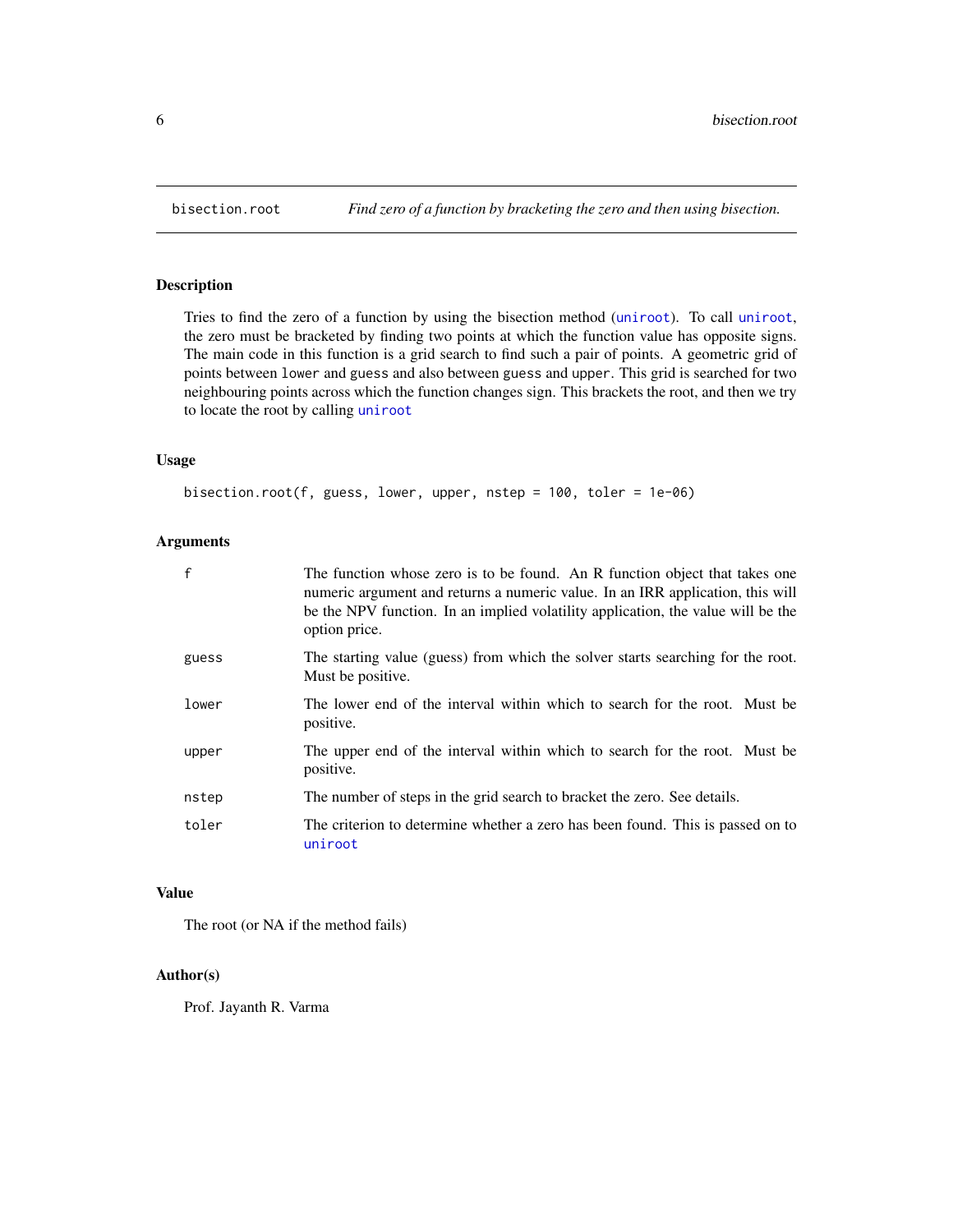<span id="page-6-1"></span><span id="page-6-0"></span>bond.price computes the price given the yield to maturity bond.duration computes the duration given the yield to maturity bond.yield computes the yield to maturity given the price bond.prices, bond.durations and bond.yields are wrapper functions that use mapply to vectorize bond.price, bond.duration and bond.yield All arguments to bond.prices, bond.durations and bond.yields can be vectors. On the other hand, bond.price, bond.duration and bond.yield do not allow vectors Standard compounding and day count conventions are supported for all functions.

```
bond.price(
  settle,
  mature,
  coupon,
  freq = 2,
  yield,
  convention = c("30/360", "ACT/ACT", "ACT/360", "30/360E"),
  comp.freq = freq,
  redemption_value = 100
)
bond.yield(
  settle,
  mature,
  coupon,
  freq = 2,
  price,
  convention = c("30/360", "ACT/ACT", "ACT/360", "30/360E"),
  comp.freq = freq,
  redemption_value = 100
)
bond.duration(
  settle,
  mature,
  coupon,
  freq = 2,
  yield,
  convention = c("30/360", "ACT/ACT", "ACT/360", "30/360E"),
  modified = FALSE,
  comp.freq = freq,
  redemption_value = 100
)
```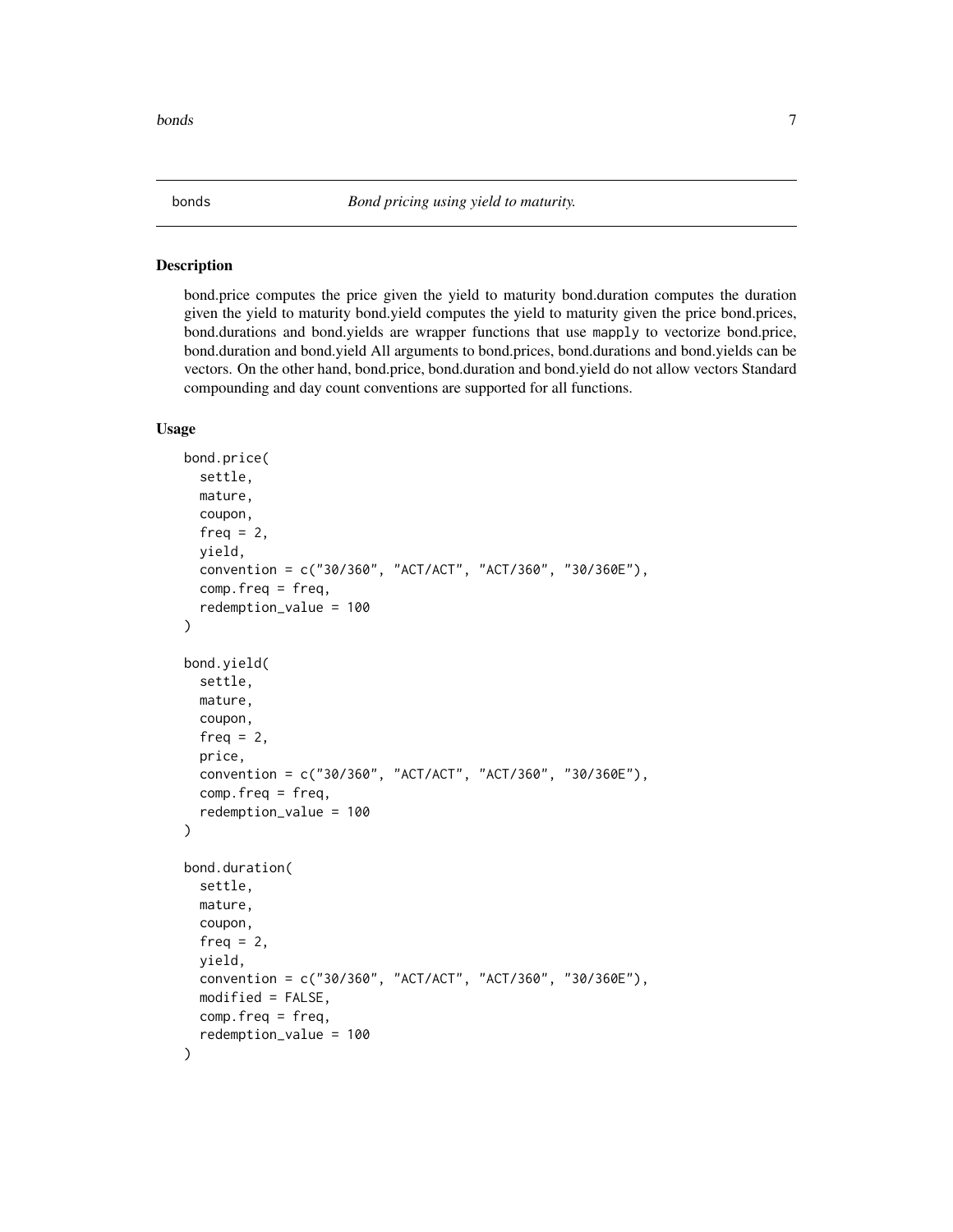8 bonds and the contract of the contract of the contract of the contract of the contract of the contract of the contract of the contract of the contract of the contract of the contract of the contract of the contract of th

```
bond.TCF(
  settle,
 mature,
 coupon,
 freq = 2,
 convention = c("30/360", "ACT/ACT", "ACT/360", "30/360E"),
 redemption_value = 100
\mathcal{L}bond.prices(
  settle,
 mature,
 coupon,
 freq = 2,
 yield,
  convention = c("30/360", "ACT/ACT", "ACT/360", "30/360E"),
 comp.freq = freq,
  redemption_value = 100
\lambdabond.yields(
  settle,
 mature,
 coupon,
  freq = 2,
 price,
  convention = c("30/360", "ACT/ACT", "ACT/360", "30/360E"),
  comp.freq = freq,
 redemption_value = 100
\mathcal{L}bond.durations(
  settle,
 mature,
 coupon,
 freq = 2,
 yield,
  convention = c("30/360", "ACT/ACT", "ACT/360", "30/360E"),
 modified = FALSE,
 comp.freq = freq,
  redemption_value = 100
\mathcal{L}
```

| settle | The settlement date for which the bond is traded. Can be a character string or |
|--------|--------------------------------------------------------------------------------|
|        | any object that can be converted into date using as .Date.                     |

<span id="page-7-0"></span>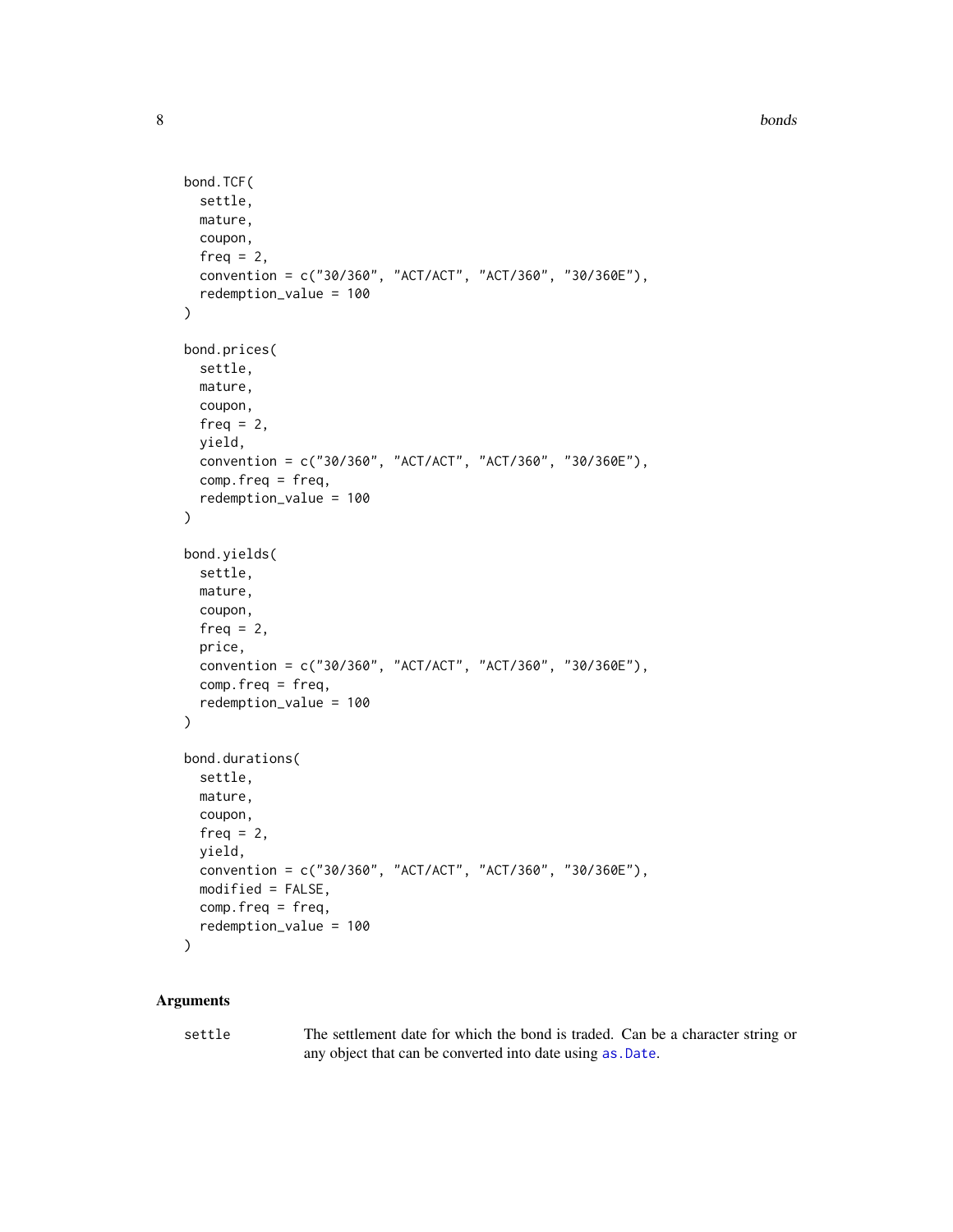#### <span id="page-8-0"></span>coupons and the contract of the contract of the contract of the contract of the contract of the contract of the contract of the contract of the contract of the contract of the contract of the contract of the contract of th

| mature           | The maturity date of the bond. Can be a character string or any object that can<br>be converted into date using as . Date                           |
|------------------|-----------------------------------------------------------------------------------------------------------------------------------------------------|
| coupon           | The coupon rate in decimal $(0.10 \text{ or } 10e-2 \text{ for } 10\%)$                                                                             |
| freg             | The frequency of coupon payments: 1 for annual, 2 for semi-annual, 12 for<br>monthly.                                                               |
| yield            | The yield to maturity of the bond                                                                                                                   |
| convention       | The daycount convention                                                                                                                             |
| comp.freq        | The frequency of compounding of the bond yield: 1 for annual, 2 for semi-<br>annual, 12 for monthly. Usually same as freq.                          |
| redemption_value |                                                                                                                                                     |
|                  | The principal amount that the bond will pay on maturity or call. Typically nec-<br>essary when the bond is expected to be called at premium to par. |
| price            | The clean price of the bond.                                                                                                                        |
| modified         | A logical value used in duration. TRUE to return Modified Duration, FALSE oth-<br>erwise                                                            |

# Value

bond.TCF returns a list of three components

| $\mathbf{t}$ | A vector of cash flow dates in number of years |
|--------------|------------------------------------------------|
| .cf          | A vector of cash flows                         |
| accrued      | The accrued interest                           |

# Author(s)

Prof. Jayanth R. Varma <jrvarma@iima.ac.in>

<span id="page-8-1"></span>

| coupons |  |
|---------|--|
|         |  |

coupons *Bond pricing using yield to maturity.*

# Description

Convenience functions for finding coupon dates and number of coupons of a bond.

```
coupons.dates(settle, mature, freq = 2)
coupons.n(settle, mature, freq = 2)
coupons.next(settle, mature, freq = 2)
coupons.prev(settle, mature, freq = 2)
```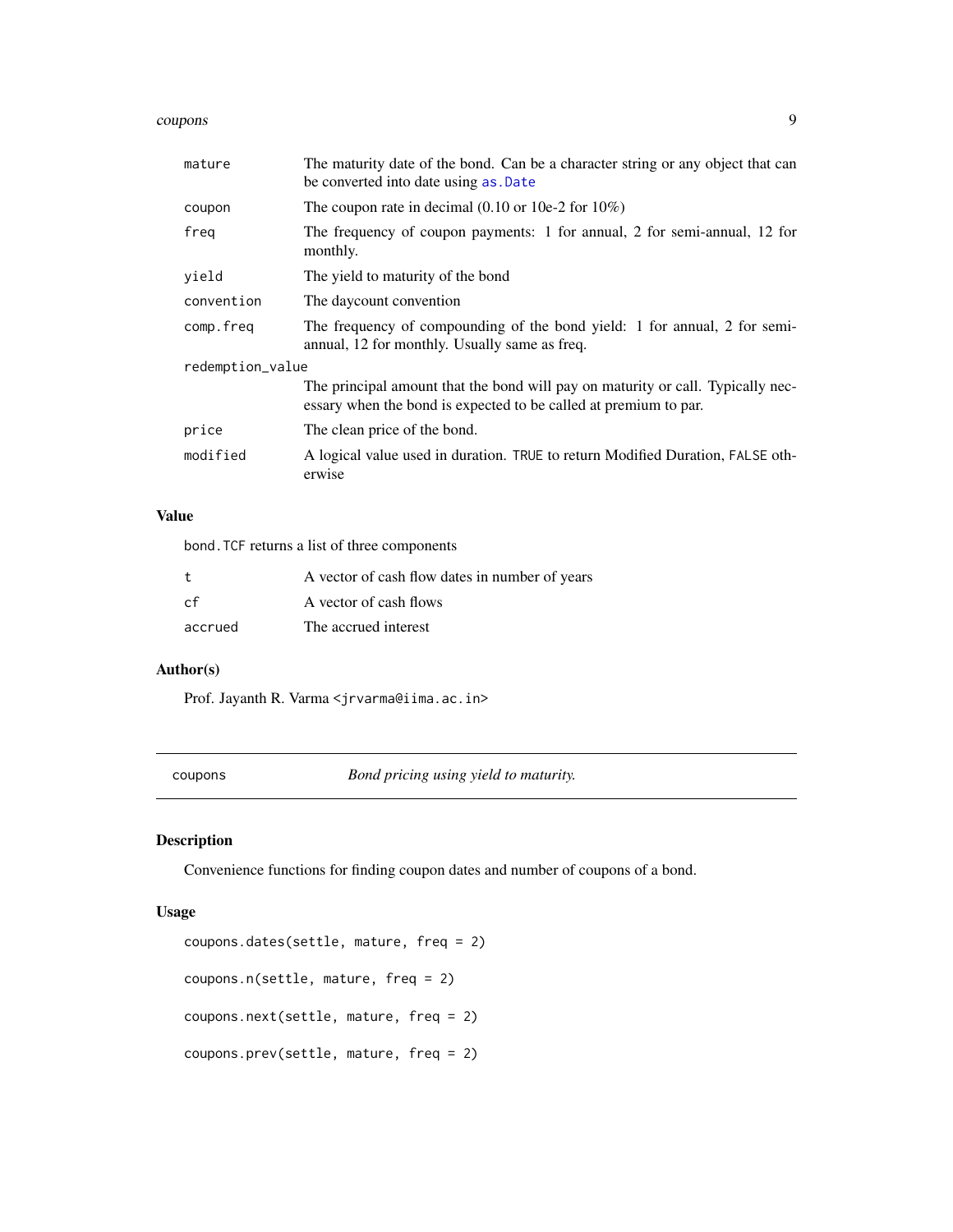# <span id="page-9-0"></span>Arguments

| settle | The settlement date for which the bond is traded. Can be a character string or<br>any object that can be converted into date using as .Date. |
|--------|----------------------------------------------------------------------------------------------------------------------------------------------|
| mature | The maturity date of the bond. Can be a character string or any object that can<br>be converted into date using as . Date                    |
| freg   | The frequency of coupon payments: 1 for annual, 2 for semi-annual, 12 for<br>monthly.                                                        |

# Author(s)

Prof. Jayanth R. Varma <jrvarma@iima.ac.in>

daycount *Day count and year fraction for bond pricing*

# Description

Implements 30/360, ACT/360, ACT/360 and 30/360E day count conventions.

#### Usage

```
yearFraction(
  d1,
  d2,
  r1,
  r2,
  freq = 2,
  convention = c("30/360", "ACT/ACT", "ACT/360", "30/360E")
)
daycount.actual(d1, d2, variant = c("bond"))
```
daycount.30.360(d1, d2, variant = c("US", "EU", "IT"))

| d1         | The starting date of period for day counts                                                                           |
|------------|----------------------------------------------------------------------------------------------------------------------|
| d2         | The ending date of period for day counts                                                                             |
| r1         | The starting date of reference period for ACT/ACT day counts                                                         |
| r2         | The ending date of reference period for ACT/ACT day counts                                                           |
| freq       | The frequency of coupon payments: 1 for annual, 2 for semi-annual, 12 for<br>monthly.                                |
| convention | The daycount convention                                                                                              |
| variant    | Three variants of the 30/360 convention are implemented, but only one variant<br>of ACT/ACT is currently implemented |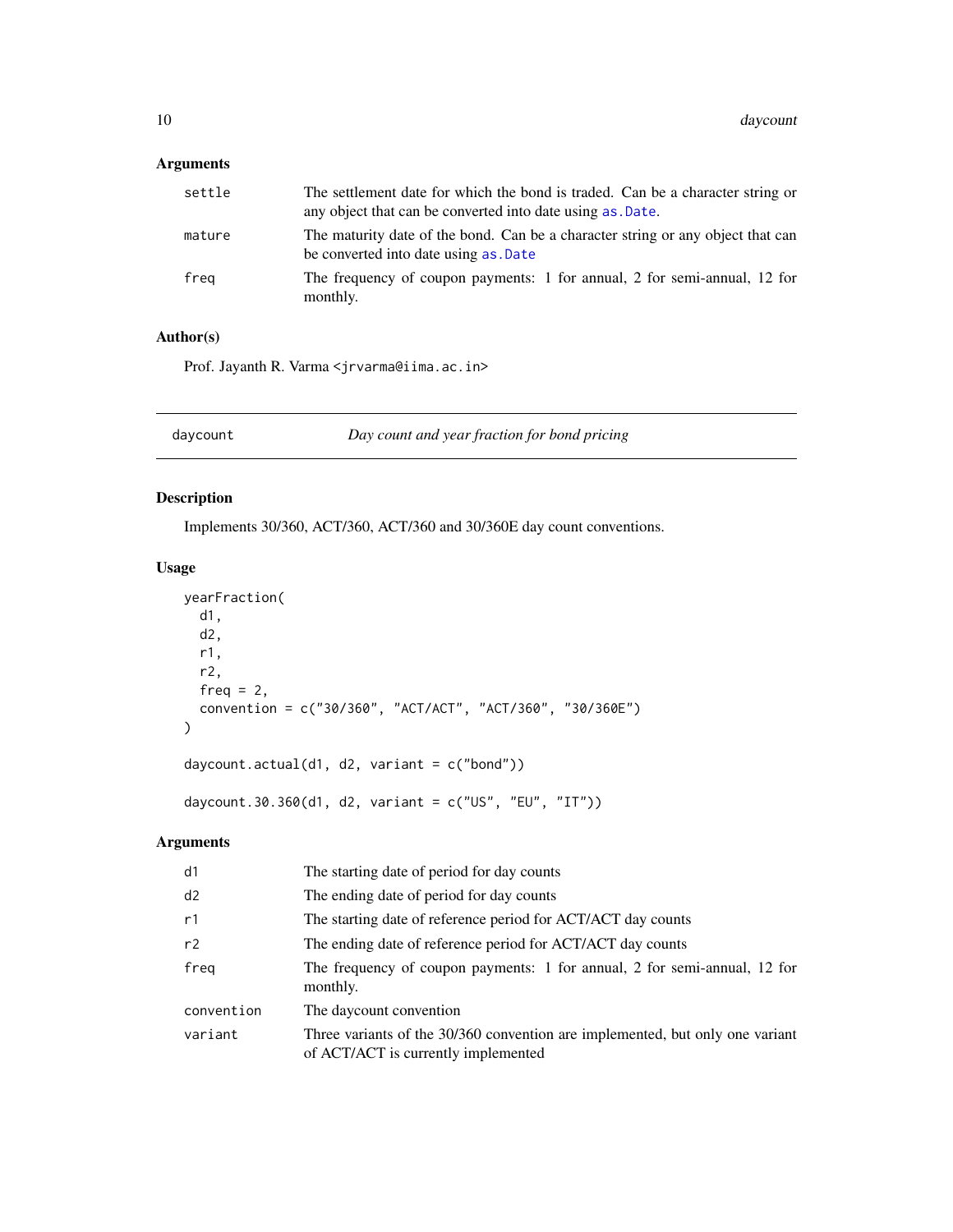#### <span id="page-10-0"></span>duration and the contract of the contract of the contract of the contract of the contract of the contract of the contract of the contract of the contract of the contract of the contract of the contract of the contract of t

# Author(s)

Prof. Jayanth R. Varma <jrvarma@iima.ac.in>

# References

The 30/360 day count was converted from C++ code in the QuantLib library

<span id="page-10-1"></span>duration *Duration and Modified Duration*

# Description

Computes Duration and Modified Duration for cash flows with different cash flow and compounding conventions. Cash flows need not be evenly spaced.

# Usage

```
duration(
 cf,
  rate,
 cf. freq = 1,comp.freq = 1,cf.t = seq(from = ifelse(immediate.start, 0, 1/cf.freq), by = 1/cf.freq, along.with =cf),
  immediate.start = FALSE,
 modified = FALSE
\mathcal{L}
```

| cf              | Vector of cash flows                                                                                                                                                                                                                              |  |
|-----------------|---------------------------------------------------------------------------------------------------------------------------------------------------------------------------------------------------------------------------------------------------|--|
| rate            | The interest rate in decimal $(0.10 \text{ or } 10e-2 \text{ for } 10\%)$                                                                                                                                                                         |  |
| cf.freq         | Frequency of annuity payments: 1 for annual, 2 for semi-annual, 12 for monthly.                                                                                                                                                                   |  |
| comp.freq       | Frequency of compounding of interest rates: 1 for annual, 2 for semi-annual, 12<br>for monthly, Inf for continuous compounding.                                                                                                                   |  |
| cf.t            | Optional vector of timing (in years) of cash flows. If omitted regular sequence<br>of years is assumed.                                                                                                                                           |  |
| immediate.start |                                                                                                                                                                                                                                                   |  |
|                 | Logical variable which is TRUE when the first cash flows is at the beginning of<br>the first period (for example, immediate annuities) and FALSE when the first cash<br>flows is at the end of the first period (for example, deferred annuities) |  |
| modified        | in function duration, TRUE if modified duration is desired. FALSE otherwise.                                                                                                                                                                      |  |
|                 |                                                                                                                                                                                                                                                   |  |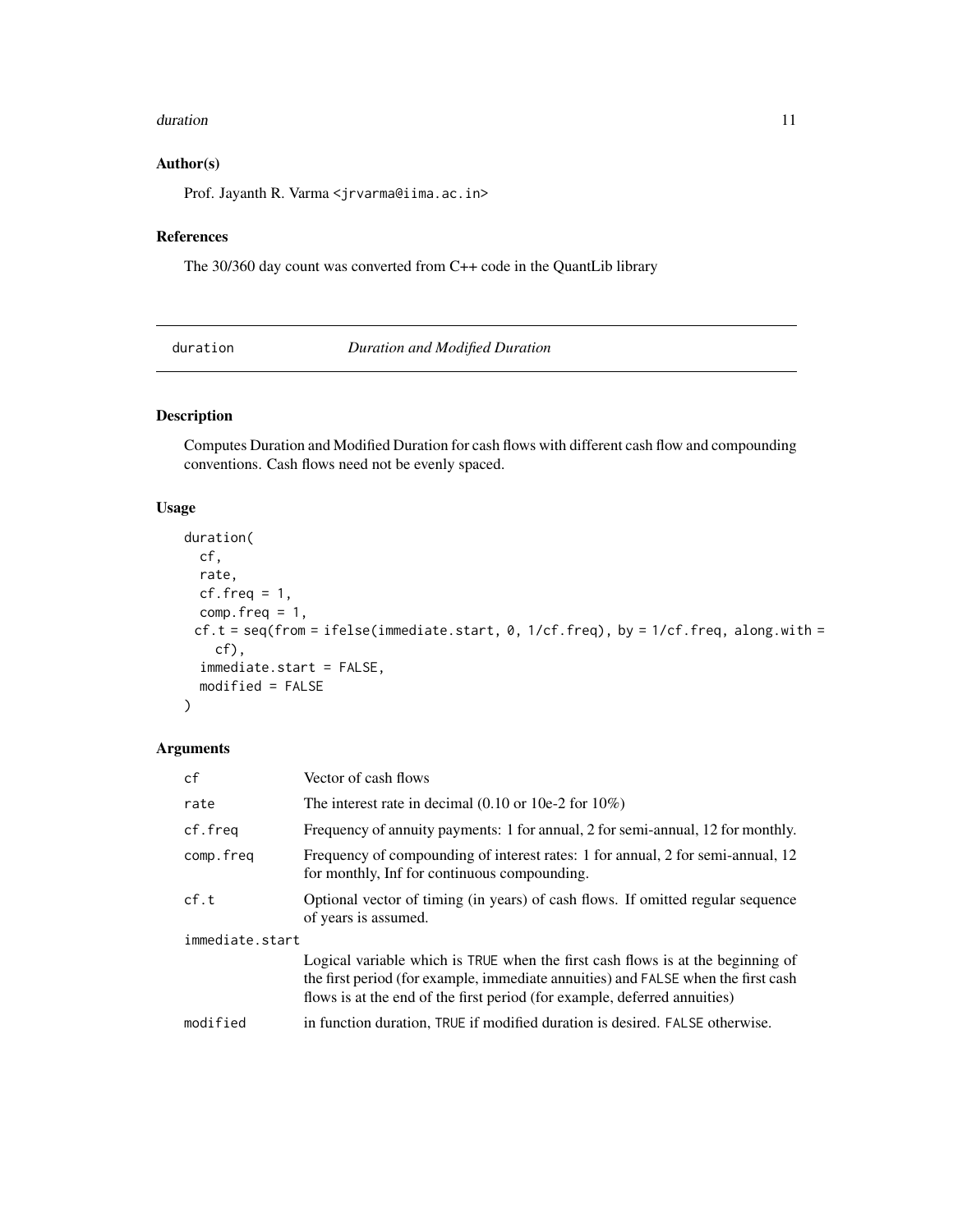<span id="page-11-0"></span>

Convenience function for finding the same date in different months. Used for example to find coupon dates of bonds given the maturity date. See [coupons](#page-8-1)

#### Usage

edate(from, months = 1)

# Arguments

| from   | starting date - a character string or any object that can be converted into date<br>using as .Date. |
|--------|-----------------------------------------------------------------------------------------------------|
| months | Number of months (can be negative)                                                                  |

<span id="page-11-1"></span>

| equiv.rate | Equivalent Rates under different Compounding Conventions |  |
|------------|----------------------------------------------------------|--|
|            |                                                          |  |

# Description

Converts an interest rate from one compounding convention to another (for example from semiannual to monthly compounding or from annual to continuous compounding)

#### Usage

```
equiv.rate(rate, from.freq = 1, to.freq = 1)
```

| rate      | The interest rate in decimal $(0.10 \text{ or } 10e-2 \text{ for } 10\%)$                                                                                         |
|-----------|-------------------------------------------------------------------------------------------------------------------------------------------------------------------|
| from.freg | Frequency of compounding of the given interest rate: 1 for annual, 2 for semi-<br>annual, 12 for monthly, Inf for continuous compounding.                         |
| to.freg   | Frequency of compounding to which the given interest rate is to be converted: 1<br>for annual, 2 for semi-annual, 12 for monthly, Inf for continuous compounding. |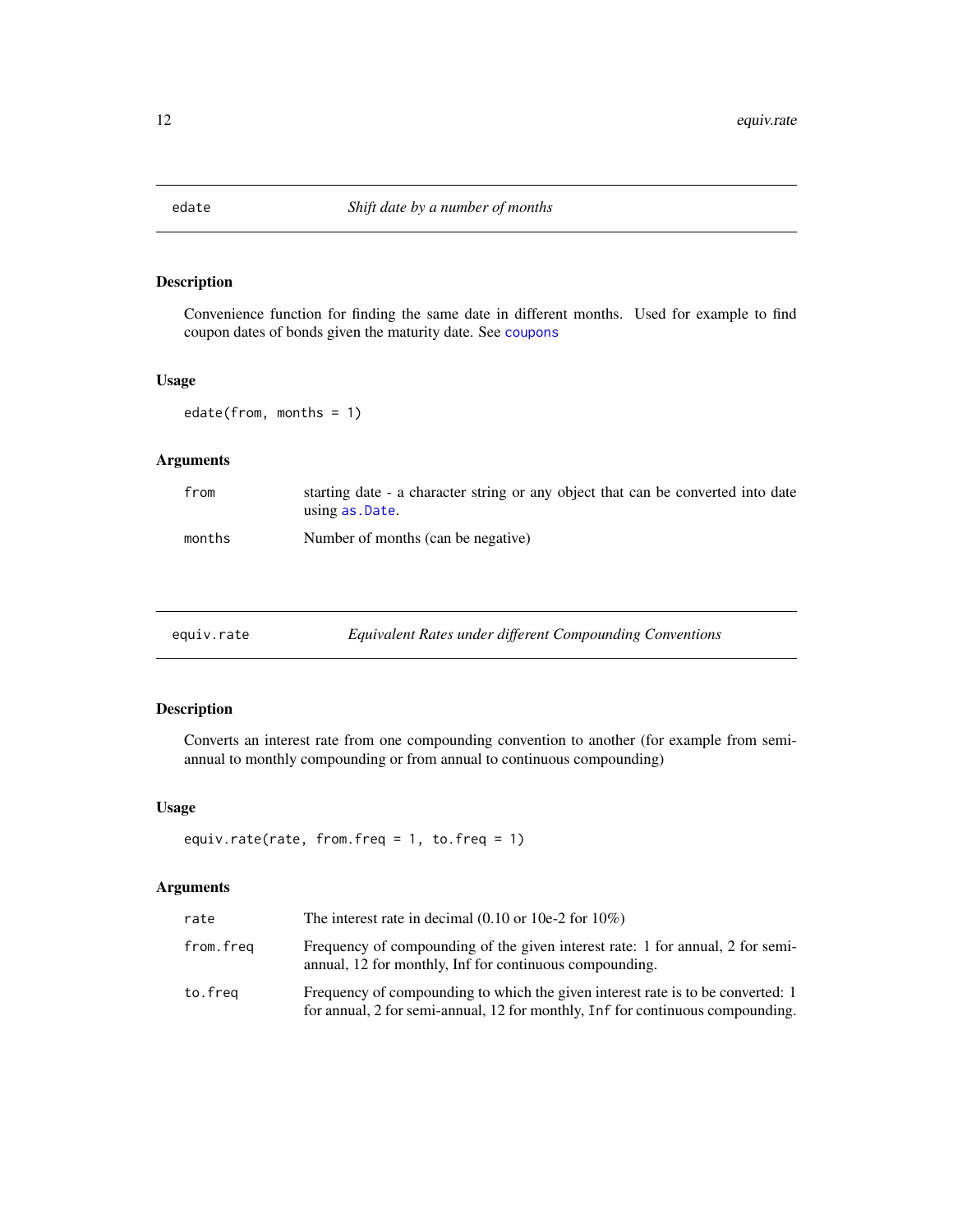<span id="page-12-1"></span><span id="page-12-0"></span>

Compute values of call and put options as well as the Greeks - the sensitivities of the option price to various input arguments using the Generalized Black Scholes model. "Generalized" means that the asset can have a continuous dividend yield.

## Usage

GenBS(s, X, r, Sigma, t, div\_yield = 0)

#### Arguments

| -S        | the spot price of the asset (the stock price for options on stocks)                                                                                                   |
|-----------|-----------------------------------------------------------------------------------------------------------------------------------------------------------------------|
| $\times$  | the exercise or strike price of the option                                                                                                                            |
| r         | the continuously compounded rate of interest in decimal $(0.10 \text{ or } 10e-2 \text{ for } 10\%)$<br>(use equiv.rate to convert to a continuously compounded rate) |
| Sigma     | the volatility of the asset price in decimal $(0.20 \text{ or } 20e-2 \text{ for } 20\%)$                                                                             |
| t         | the maturity of the option in years                                                                                                                                   |
| div_vield | the continuously compounded dividend yield $(0.05 \text{ or } 5e-2 \text{ for } 5\%)$ (use equiv.rate<br>to convert to a continuously compounded rate)                |

#### Details

The Generalized Black Scholes formula for call options is  $e^{-rt}(s \; e^{gt} \; Nd1 - X \; Nd2)$ where  $g = r - div\_yield$  $N d1 = N(d1)$  and  $N d2 = N(d2)$  $d1 = \frac{log(s/X) + (g + Sigma^2/2)t}{Signa\sqrt{t}}$  $d2 = d1 - Sigma\sqrt{t}$ N denotes the normal CDF ([pnorm](#page-0-0)) For put options, the formula is  $e^{-rt}(-s\;e^{gt}\; Nminusdl + X\; Nminusdl)$ where  $Nminusd1 = N(-d1)$  and  $Nminusd2 = N(-d2)$ 

# Value

A list of the following elements

call the value of a call option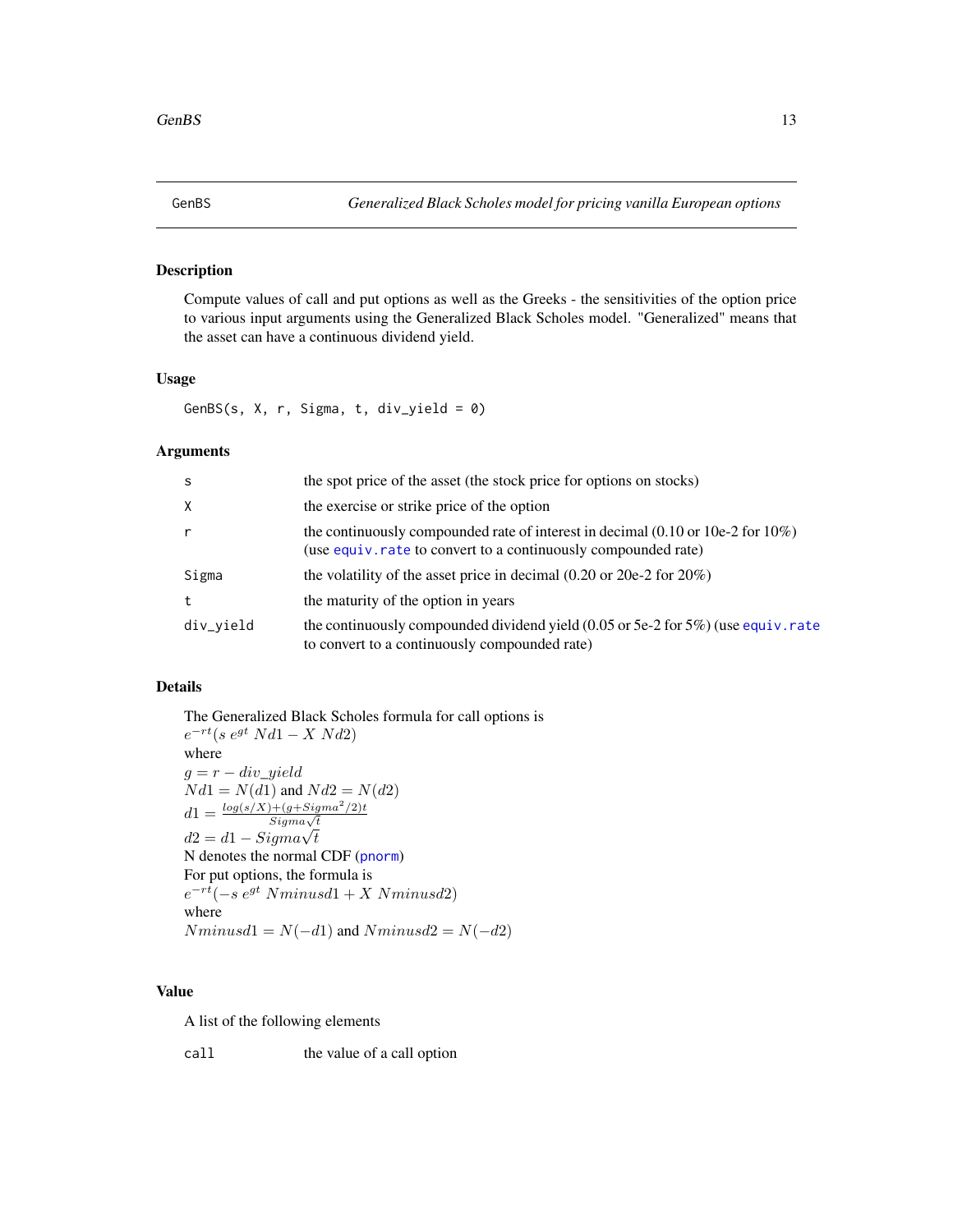<span id="page-13-0"></span>

| put                            | the value of a put option                                                                                                                                           |
|--------------------------------|---------------------------------------------------------------------------------------------------------------------------------------------------------------------|
| Greeks                         | a list of the following elements                                                                                                                                    |
| Greeks\$callDelta              |                                                                                                                                                                     |
|                                | the delta of a call option - the sensitivity to the spot price of the asset                                                                                         |
| Greeks\$putDelta               |                                                                                                                                                                     |
|                                | the delta of a put option - the sensitivity to the spot price of the asset                                                                                          |
| Greeks\$callTheta              |                                                                                                                                                                     |
|                                | the theta of a call option - the time decay of the option value with passage of<br>time. Note that time is measured in years. To find a daily theta divided by 365. |
| Greeks\$putTheta               |                                                                                                                                                                     |
|                                | the theta of a put option                                                                                                                                           |
| Greeks\$Gamma                  | the gamma of a call or put option - the second derivative with respect to the spot<br>price or the sensitivity of delta to the spot price                           |
| Greeks\$Vega                   | the vega of a call or put option - the sensitivity to the volatility                                                                                                |
| Greeks\$callRho                | the rho of a call option - the sensitivity to the interest rate                                                                                                     |
| Greeks\$putRho                 | the rho of a put option - the sensitivity to the interest rate                                                                                                      |
| extra                          | a list of the following elements                                                                                                                                    |
| extra\$d1                      | the d1 of the Generalized Black Scholes formula                                                                                                                     |
| extra\$d2                      | the d <sub>2</sub> of the Generalized Black Scholes formula                                                                                                         |
| extra\$Nd1                     | is $pnorm(d1)$                                                                                                                                                      |
| extra\$Nd2                     | is $pnorm(d2)$                                                                                                                                                      |
| extra\$Nminusd1                | is $pnorm(-d1)$                                                                                                                                                     |
| $extra$Nminusd2 is ponom(-d2)$ |                                                                                                                                                                     |
|                                | extra $$calIProb$ the (risk neutral) probability that the call will be exercised = $Nd2$                                                                            |
| extra\$putProb                 | the (risk neutral) probability that the put will be exercised $= N_{\text{minus}}$                                                                                  |
|                                |                                                                                                                                                                     |

<span id="page-13-1"></span>GenBSImplied *Generalized Black Scholes model implied volatility*

# Description

Find implied volatility given the option price using the generalized Black Scholes model. "Generalized" means that the asset can have a continuous dividend yield.

```
GenBSImplied(
  s,
 X,
 r,
 price,
  t,
```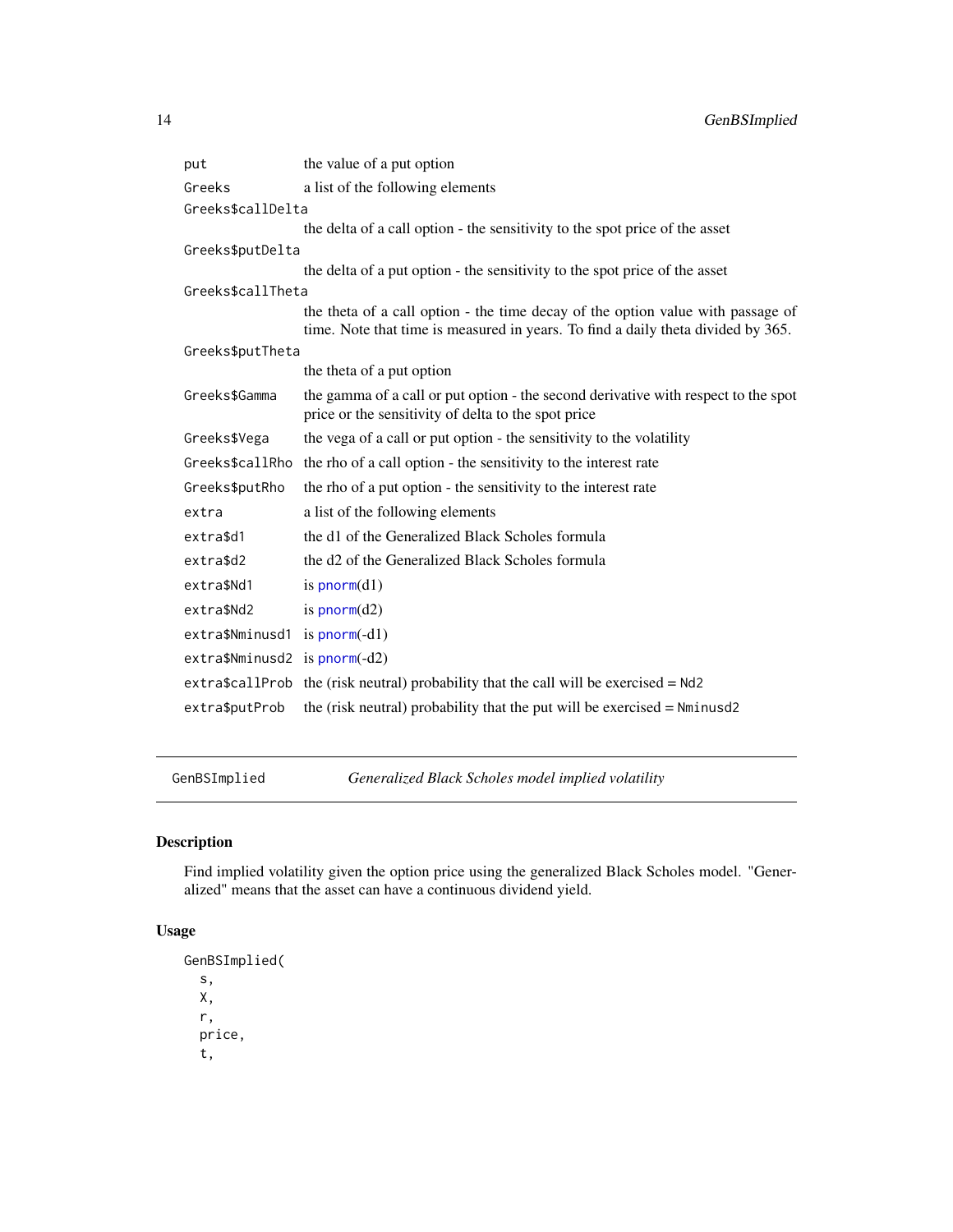irr 15

```
div_yield,
 PutOpt = FALSE,
 toler = 1e-06,
 max.iter = 100,convergence = 1e-08
)
```
# Arguments

| S                  | the spot price of the asset (the stock price for options on stocks)                                                                                                                                   |
|--------------------|-------------------------------------------------------------------------------------------------------------------------------------------------------------------------------------------------------|
| X                  | the exercise or strike price of the option                                                                                                                                                            |
| r                  | the continuously compounded rate of interest in decimal $(0.10 \text{ or } 10e-2 \text{ for } 10\%)$<br>(use equiv. rate to convert to a continuously compounded rate)                                |
| price              | the price of the option                                                                                                                                                                               |
| t                  | the maturity of the option in years                                                                                                                                                                   |
| div_yield          | the continuously compounded dividend yield $(0.05 \text{ or } 5e-2 \text{ for } 5\%)$ (use equiv. rate<br>to convert to a continuously compounded rate)                                               |
| Put <sub>Opt</sub> | TRUE for put options, FALSE for call options                                                                                                                                                          |
| toler              | passed on to newton, raphson, root The implied volatility is regarded as cor-<br>rect if the solver is able to match the option price to within less than toler.<br>Otherwise the function returns NA |
| max.iter           | passed on to newton.raphson.root                                                                                                                                                                      |
| convergence        | passed on to newton.raphson.root                                                                                                                                                                      |
|                    |                                                                                                                                                                                                       |

#### Details

GenBSImplied calls [newton.raphson.root](#page-16-1) and if that fails [uniroot](#page-0-0)

<span id="page-14-1"></span>irr *Internal Rate of Return*

# Description

Computes IRR (Internal Rate of Return) for cash flows with different cash flow and compounding conventions. Cash flows need not be evenly spaced.

```
irr(
 cf,
 interval = NULL,
 cf. freq = 1,comp.freq = 1,cf.t = seq(from = 0, by = 1/cf.freq, along.with = cf),r.guess = NULL,
```
<span id="page-14-0"></span>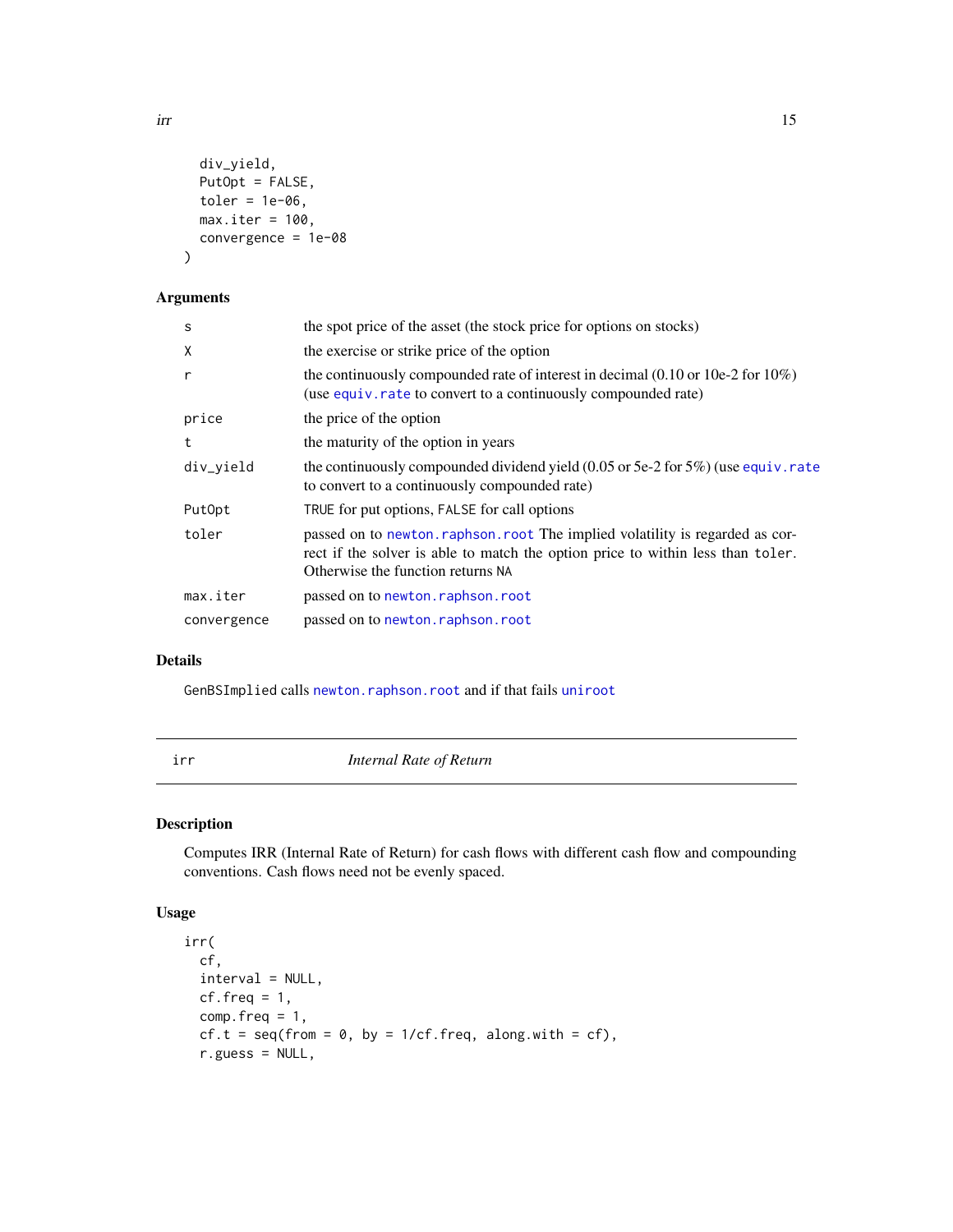16 in the state of the state of the state of the state of the state of the state of the state of the state of the state of the state of the state of the state of the state of the state of the state of the state of the stat

```
toler = 1e-06,
  convergence = 1e-08,
 max.iter = 100.
 method = c("default", "newton", "bisection")
)
```
#### Arguments

| cf          | Vector of cash flows                                                                                                                                                                                                                                       |
|-------------|------------------------------------------------------------------------------------------------------------------------------------------------------------------------------------------------------------------------------------------------------------|
| interval    | the interval c(lower, upper) within which to search for the IRR                                                                                                                                                                                            |
| cf.freg     | Frequency of annuity payments: 1 for annual, 2 for semi-annual, 12 for monthly.                                                                                                                                                                            |
| comp.freq   | Frequency of compounding of interest rates: 1 for annual, 2 for semi-annual, 12<br>for monthly, Inf for continuous compounding.                                                                                                                            |
| cf.t        | Optional vector of timing (in years) of cash flows. If omitted regular sequence<br>of years is assumed.                                                                                                                                                    |
| r.guess     | the starting value (guess) from which the solver starts searching for the IRR                                                                                                                                                                              |
| toler       | the argument toler for irr. solve. The IRR is regarded as correct if abs(NPV)<br>is less than toler. Otherwise the irr function returns NA                                                                                                                 |
| convergence | the argument convergence for <b>irr</b> . solve                                                                                                                                                                                                            |
| max.iter    | the argument max. iter for irr. solve                                                                                                                                                                                                                      |
| method      | The root finding method to be used. The default is to try Newton-Raphson<br>method (newton.raphson.root) and if that fails to try bisection (bisection.root).<br>The other two choices (newton and bisection force only one of the methods<br>to be tried. |
|             |                                                                                                                                                                                                                                                            |

<span id="page-15-1"></span>irr.solve *Solve for IRR (internal rate of return) or YTM (yield to maturity)*

# Description

This function computes the internal rate of return at which the net present value equals zero. It requires as input a function that computes the net present value of a series of cash flows for a given interest rate as well as the derivative of the NPV with respect to the interest rate (10,000 times this derivative is the PVBP or DV01). In this package, irr.solve is primarily intended to be called by the [irr](#page-14-1) and [bond.yield](#page-6-1) functions. It is made available for those who want to find IRR of more complex instruments.

```
irr.solve(
 f,
  interval = NULL,
  r.guess = NULL,
  toler = 1e-06,
```
<span id="page-15-0"></span>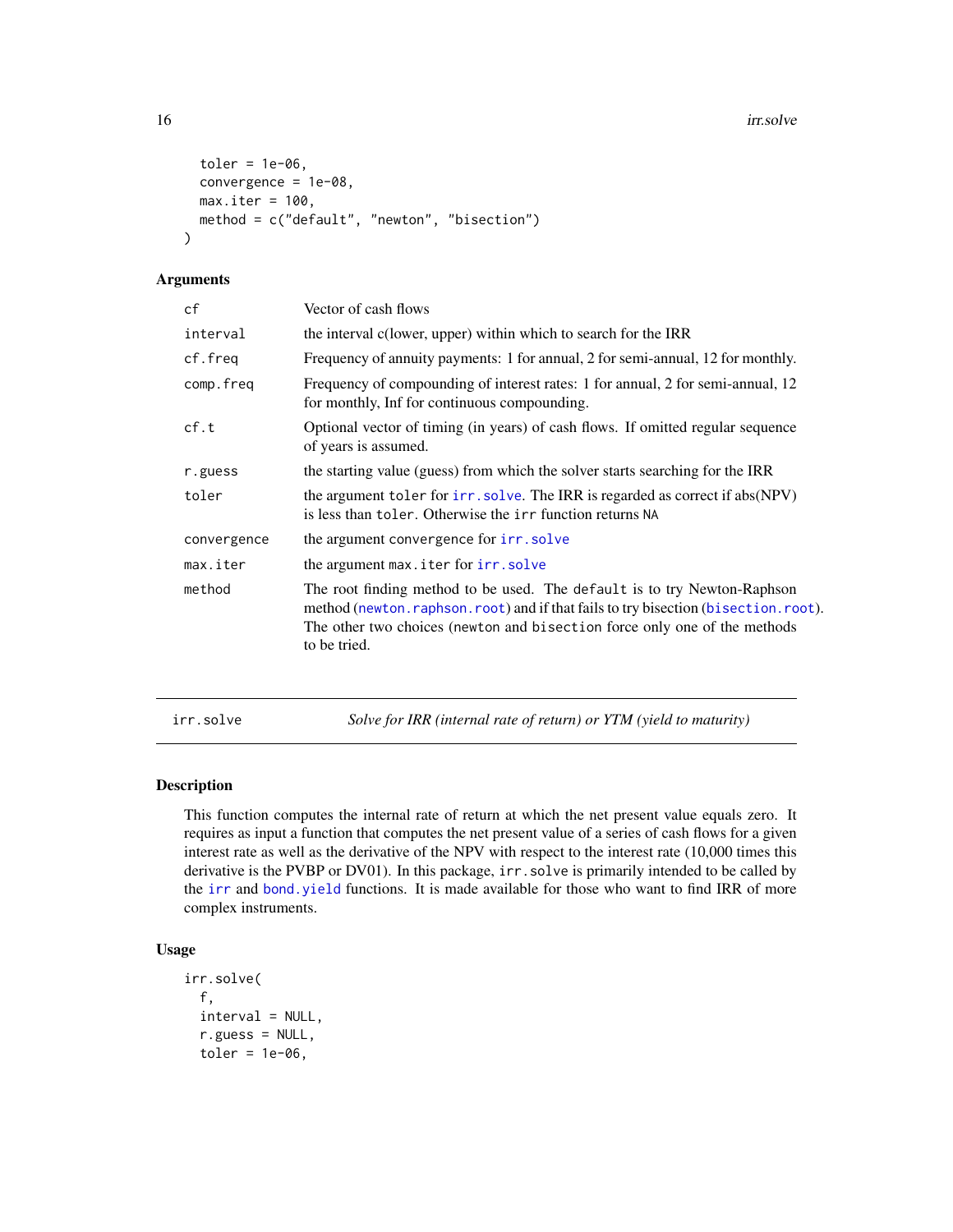```
convergence = 1e-08,
 max.iter = 100,method = c("default", "newton", "bisection")
\lambda
```
#### Arguments

| $\mathsf{f}$ | The function whose zero is to be found. An R function object that takes one<br>numeric argument and returns a list of two components (value and gradient). In<br>the IRR applications, these two components will be the NPV and its derivative             |
|--------------|------------------------------------------------------------------------------------------------------------------------------------------------------------------------------------------------------------------------------------------------------------|
| interval     | The interval c(lower, upper) within which to search for the IRR                                                                                                                                                                                            |
| r.guess      | The starting value (guess) from which the solver starts searching for the IRR                                                                                                                                                                              |
| toler        | The argument toler to newton. raphson. root. The IRR is regarded as correct<br>if abs(NPV) is less than toler. Otherwise the irr. solve returns NA                                                                                                         |
| convergence  | The argument convergence to newton.raphson.root.                                                                                                                                                                                                           |
| max.iter     | The maximum number of iterations of the Newton-Raphson procedure                                                                                                                                                                                           |
| method       | The root finding method to be used. The default is to try Newton-Raphson<br>method (newton.raphson.root) and if that fails to try bisection (bisection.root).<br>The other two choices (newton and bisection force only one of the methods<br>to be tried. |

#### Details

The function irr.solve is basically an interface to the general root finder [newton.raphson.root](#page-16-1). However, if [newton.raphson.root](#page-16-1) fails, irr.solve makes an attempt to find the root using [uniroot](#page-0-0) from the R stats package. Uniroot uses bisection and it requires the root to be bracketed (the function must be of opposite sign at the two end points - lower and upper).

#### Value

The function irr.solve returns NA if the IRR/YTM could not be found. Otherwise it returns the IRR/YTM. When NA is returned, a warning message is printed

# Author(s)

Prof. Jayanth R. Varma <jrvarma@iima.ac.in>

<span id="page-16-1"></span>newton.raphson.root *A Newton Raphson root finder: finds x such that*  $f(x) = 0$ 

## Description

The function newton.raphson.root is a general root finder which can find the zero of any function whose derivative is available. In this package, it is called by [irr.solve](#page-15-1) and by [GenBSImplied](#page-13-1). It can be used in other situations as well - see the examples below.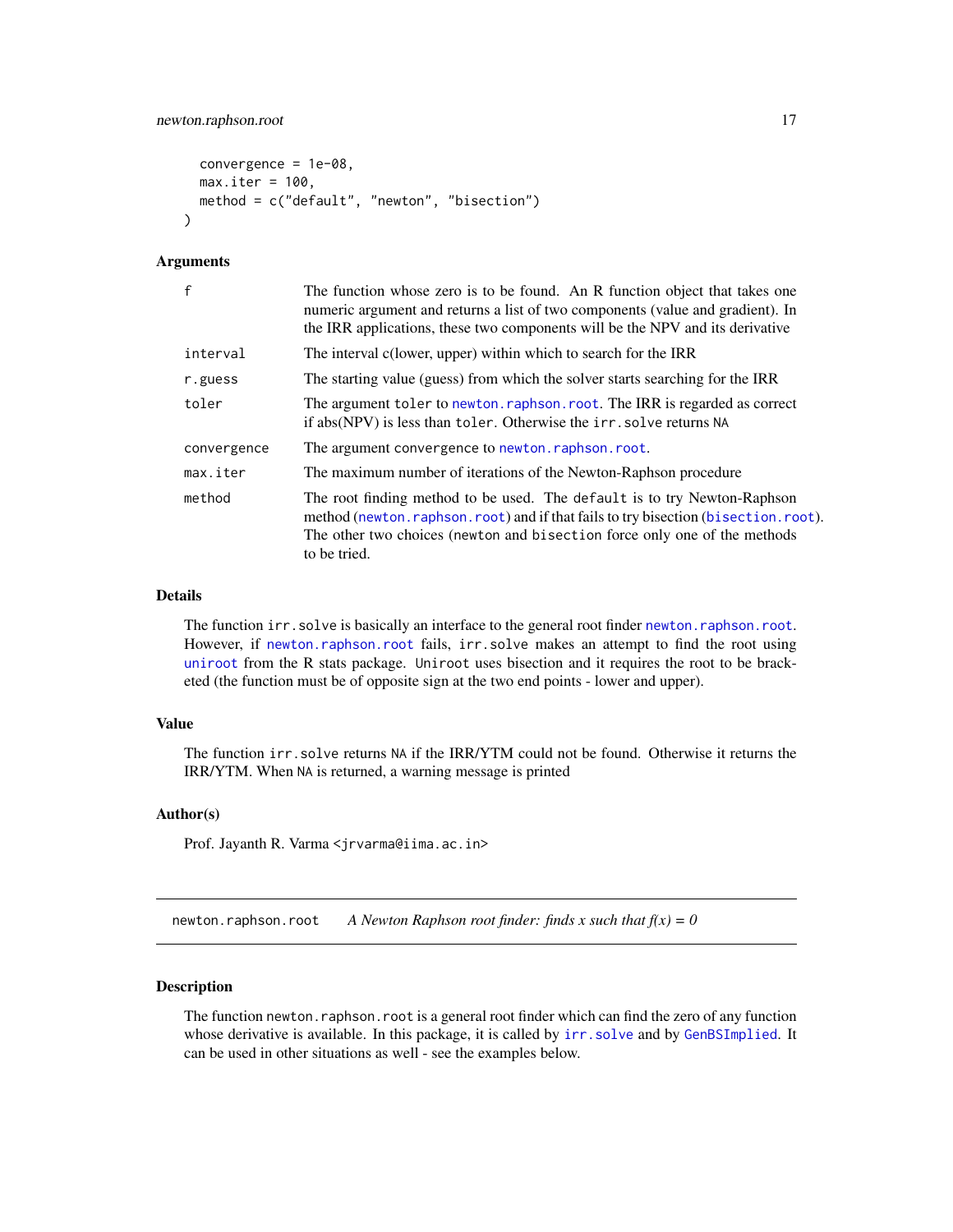# Usage

```
newton.raphson.root(
  f,
  guess = \theta,
  lower = -Inf,upper = Inf,max.iter = 100,toler = 1e-06,
  convergence = 1e-08
)
```
#### Arguments

| $\mathsf{f}$ | The function whose zero is to be found. An R function object that takes one<br>numeric argument and returns a list of two components (value and gradient). In<br>an IRR application, these two components will be the NPV and the DV01/10000.<br>In an implied volatility application, the components will be the option price and<br>the vega. See also the examples below |
|--------------|-----------------------------------------------------------------------------------------------------------------------------------------------------------------------------------------------------------------------------------------------------------------------------------------------------------------------------------------------------------------------------|
| guess        | The starting value (guess) from which the solver starts searching for the IRR                                                                                                                                                                                                                                                                                               |
| lower        | The lower end of the interval within which to search for the root                                                                                                                                                                                                                                                                                                           |
| upper        | The upper end of the interval within which to search for the root                                                                                                                                                                                                                                                                                                           |
| max.iter     | The maximum number of iterations of the Newton-Raphson procedure                                                                                                                                                                                                                                                                                                            |
| toler        | The criterion to determine whether a zero has been found. If the value of the<br>function exceeds toler in absolute value, then NA is returned with a warning                                                                                                                                                                                                               |
| convergence  | The relative tolerance threshold used to determine whether the Newton-Raphson<br>procedure has converged. The procedure terminates when the last step is less<br>than convergence times the current estimate of the root. Convergence can take<br>place to a non zero local minimum. This is checked using the toler criterion<br>below                                     |

#### Value

The function returns NA under either of two conditions: (a) the procedure did not converge after max.iter iterations, or (b) the procedure converged but the function value is not zero within the limits of toler at this point. The second condition usually implies that the procedure has converged to a non zero local minimum from which there is no downhill gradient.

If the iterations converge to a genuine root (within the limits of toler), then it returns the root that was found.

#### References

The Newton Raphson solver was converted from C++ code in the [Boost library](https://www.boost.org/)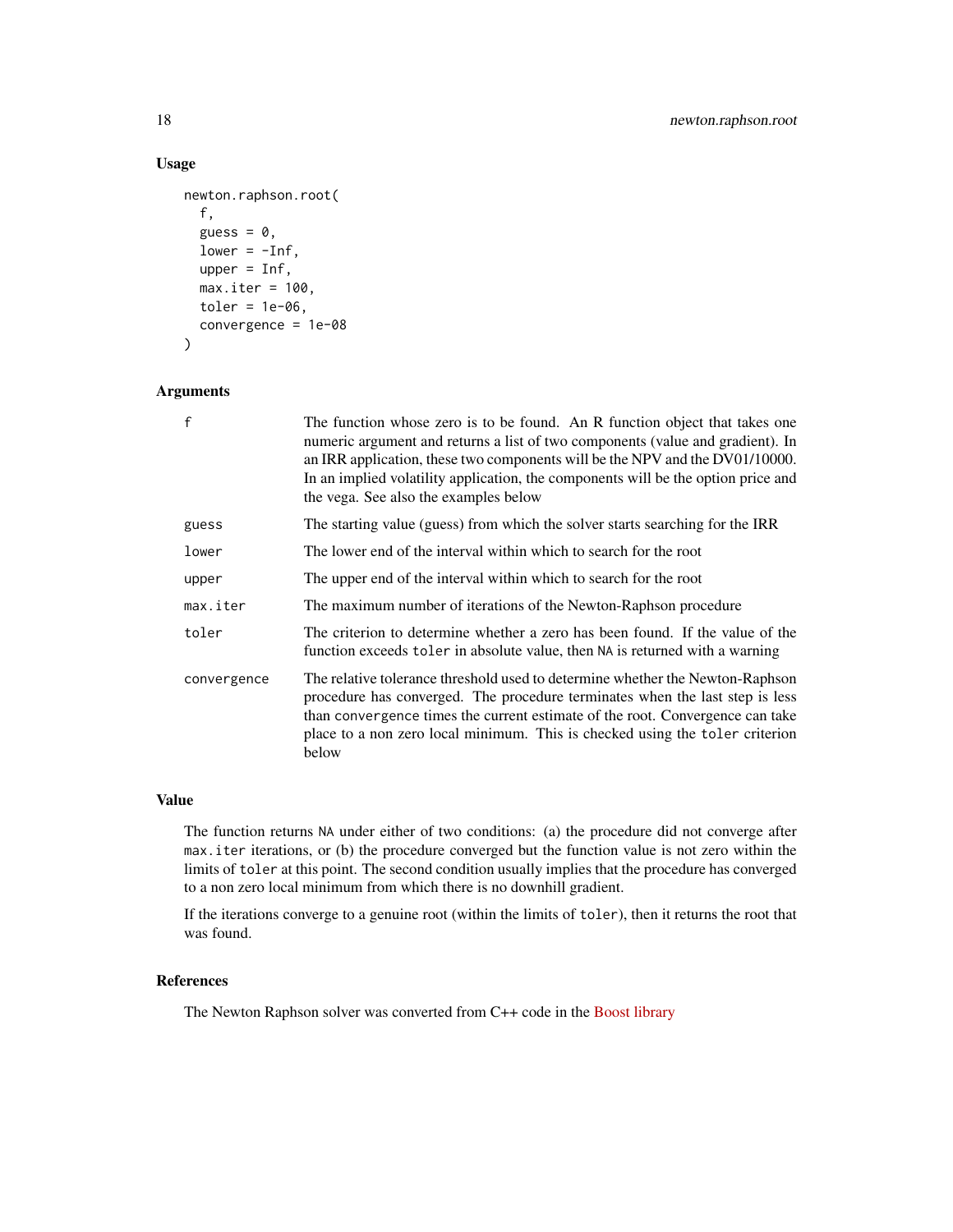<span id="page-18-1"></span><span id="page-18-0"></span>Computes NPV (Net Present Value) for cash flows with different cash flow and compounding conventions. Cash flows need not be evenly spaced.

# Usage

```
npv(
 cf,
 rate,
 cf. freq = 1,comp.freq = 1,cf.t = seq(from = if (immediate.start) 0 else 1/cf.freq, by = 1/cf.freq, along.with =cf),
  immediate.start = FALSE
```
# Arguments

 $\mathcal{L}$ 

| cf              | Vector of cash flows                                                                                                                                                 |
|-----------------|----------------------------------------------------------------------------------------------------------------------------------------------------------------------|
| rate            | The interest rate in decimal $(0.10 \text{ or } 10e-2 \text{ for } 10\%)$                                                                                            |
| cf.freq         | Frequency of annuity payments: 1 for annual, 2 for semi-annual, 12 for monthly.                                                                                      |
| comp.freq       | Frequency of compounding of interest rates: 1 for annual, 2 for semi-annual, 12<br>for monthly, Inf for continuous compounding.                                      |
| cf.t            | Optional vector of timing (in years) of cash flows. If omitted regular sequence<br>of years is assumed.                                                              |
| immediate.start |                                                                                                                                                                      |
|                 | Logical variable which is TRUE when the first cash flows is at the beginning of<br>the first period (for example, immediate annuities) and FALSE when the first cash |

flows is at the end of the first period (for example, deferred annuities)